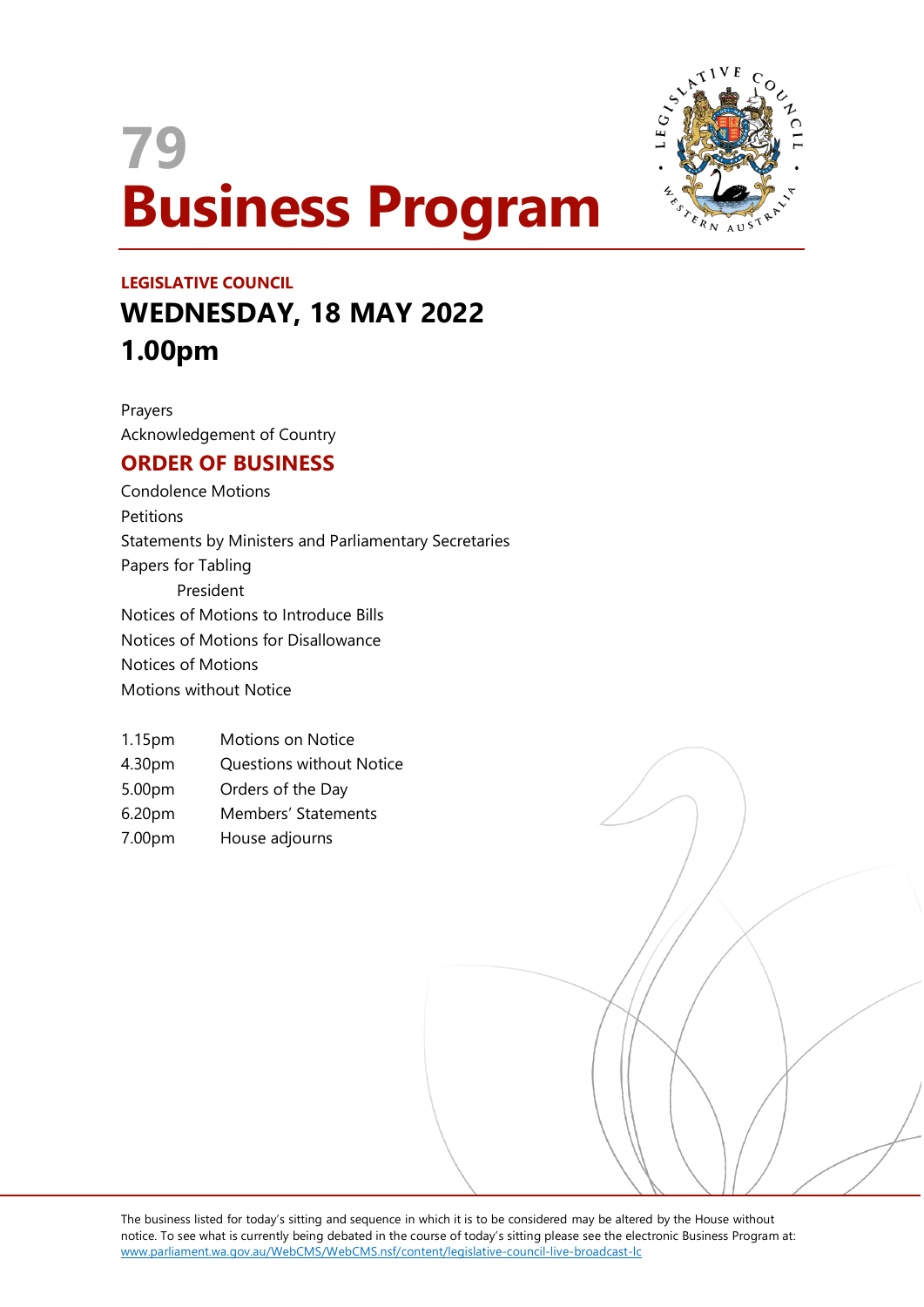#### **MOTIONS ON NOTICE**

#### **19. Decriminalisation of Marijuana for Personal Use** *(Notice given 23 March 2022)*

 $\overline{a}$ 

 $\overline{a}$ 

 $\overline{a}$ 

 $\overline{a}$ 

Hon Dr Brian Walker: To move —

That this House supports and endorses the WA State Labor Party policy to decriminalise the possession of small amounts of marijuana for personal use and return to a system of infringement notice penalties and diversion to counselling services.

#### **ORDERS OF THE DAY**

#### **1. City of Vincent Local Government Property Local Law 2021 — Disallowance**

Moved (SO 67(3)) 24 March 2022 on the motion of Hon Lorna Harper (Days remaining 9 after today (Indicative date — 17 August 2022))

That, pursuant to recommendation of the Joint Standing Committee on Delegated Legislation, the *City of Vincent Local Government Property Local Law 2021* published in the *Gazette* on 30 November 2021 and tabled in the Legislative Council on 7 December 2021 under the *Local Government Act 1995*, be and is hereby disallowed. (Tabled Paper 960).

**2. Estimates of Revenue and Expenditure — Consolidated Account Estimates 2022–2023** *(Notice given 12 May 2022) Minister for Emergency Services representing the Treasurer*

Debate adjourned Hon Colin de Grussa (17 May 2022) on the motion of the Minister for Emergency Services representing the Treasurer as follows —

That pursuant to Standing Order No. 69(1) the Legislative Council take note of Tabled Paper No.

1270A-D (2022–2023 Budget Statements), laid upon the Table of the House on 12 May 2022. (Days remaining 8 after today – SO 69(2))

**13. [\\*COVID-19 Response Legislation Amendment \(Extension of Expiring Provisions\) Bill 2022](https://www.parliament.wa.gov.au/parliament/bills.nsf/BillProgressPopup?openForm&ParentUNID=B3E781BBFDEB514E4825883E000E4BEA)** *[LA 70–1] Minister for Emergency Services*

Committee progress clause 1 (Tuesday, 17 May 2022). *cf SNP 70 Issue 1 — 17 May 2022*

**4. [Transfer of Land Amendment Bill 2021](https://www.parliament.wa.gov.au/parliament/bills.nsf/BillProgressPopup?openForm&ParentUNID=36820FFFEBF0647F482586E1000AD9C0)** *[LA 16–1] Leader of the House representing the Minister for Lands*

Second reading adjourned (Thursday, 5 August 2021).

**10. [Railway \(METRONET\) Amendment Bill 2022](https://www.parliament.wa.gov.au/parliament/bills.nsf/BillProgressPopup?openForm&ParentUNID=76EC53B6A594256F482587F1001CD5B9)** *[LA 63–1] Leader of the House representing the Minister for Transport*

Second reading adjourned (Thursday, 24 March 2022).

**7. [Criminal Appeals Amendment Bill 2021](https://www.parliament.wa.gov.au/parliament/bills.nsf/BillProgressPopup?openForm&ParentUNID=002106722CA2A5574825872D003839AB)** *[LA 35–1] Parliamentary Secretary to the Attorney General*

Second reading adjourned (Wednesday, 8 September 2021).